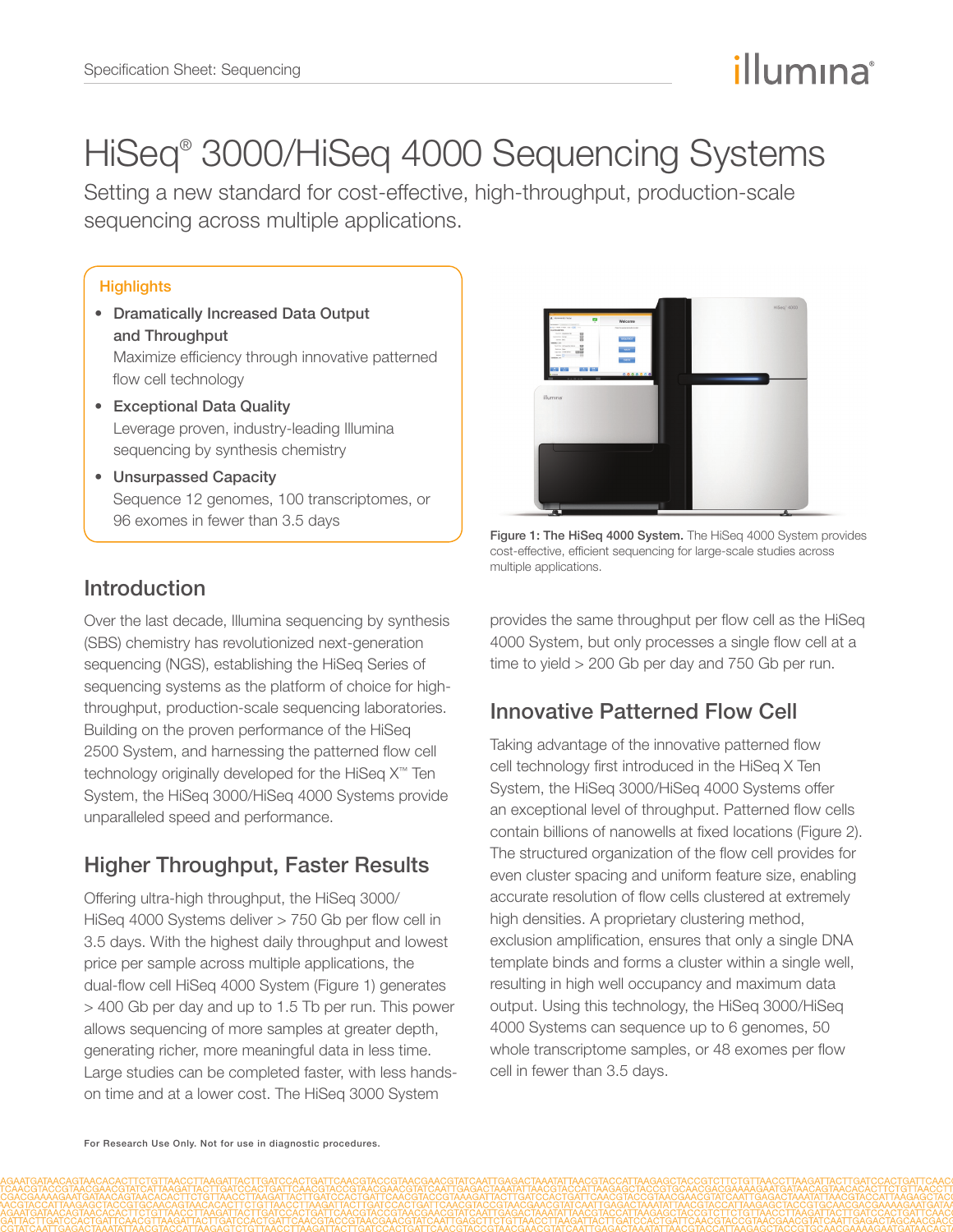

Figure 2: Advanced Patterned Flow Cell Design Enables Ultra-High Throughput. Patterned flow cells contain billions of nanowells at fixed locations, providing even cluster spacing and uniform feature size to deliver extremely high cluster density.

## Proven Technology, Exceptional Data Quality

To deliver high data quality, the HiSeq 3000/HiSeq 4000 Systems leverage the proven SBS chemistry used in all Illumina sequencing systems, including the widely adopted HiSeq 2500 System. SBS chemistry relies on a proprietary reversible terminator–based method that detects single bases as they are incorporated into DNA template strands. All 4 reversible terminator–bound dNTPs are present during each sequencing cycle, minimizing incorporation bias and greatly reducing raw error rates compared to other technologies.<sup>1,[2](#page-3-0)</sup> The result is highly accurate base-by-base sequencing that virtually eliminates sequence-context–specific errors, even within repetitive sequence regions and homopolymeric regions. The HiSeq 3000/HiSeq 4000 Systems generate high-quality data that is comparable to the HiSeq 2500 System with vastly improved total output and significant decreases in run times. Illumina sequencing delivers the most accurate genomes, exomes, and transcriptomes, the highest yield of error-free reads, and the highest percentage of base calls above Q30 in the industry.

## Flexible Configurations

The latest HiSeq Sequencing Systems are available as single- or dual-flow cell instruments to meet various throughput needs (Table 1). The HiSeq 4000 System

### Table 1: Performance Parameters of the HiSeq 3000/4000 Systems<sup>[a](#page-1-0)</sup>

|                                                  | HiSeg 3000 System             | HiSeg 4000 System |
|--------------------------------------------------|-------------------------------|-------------------|
| Number of Flow<br>Cells per Run                  | 1                             | $1$ or $2$        |
| Output <sup>b</sup>                              |                               |                   |
| $1 \times 50$ bp                                 | 105-125 Gb                    | 210-250 Gb        |
| $2 \times 75$ bp                                 | 325-375 Gb                    | 650-750 Gb        |
| $2 \times 150$ bp                                | 650-750 Gb                    | 1300-1500 Gb      |
| <b>Clusters Passing</b><br>Filter (Single Reads) | $2.1 - 2.5$ billion           | $4.3 - 5$ billion |
| <b>Quality Scores</b>                            |                               |                   |
| $2 \times 50$ bp                                 | $>85\%$ of bases above $030$  |                   |
| $2 \times 75$ bp                                 | $> 80\%$ of bases above $030$ |                   |
| $2 \times 150$ bp                                | $>$ 75% of bases above $0.30$ |                   |
| Daily Throughput                                 | $>200$ Gb                     | $>400$ Gb         |
| Run Time                                         | $<$ 1-3.5 days                | $<$ 1-3.5 days    |
| Human Genomes<br>per Run <sup>c</sup>            | up to $6$                     | up to 12          |
| Exomes per Run <sup>d</sup>                      | up to 48                      | up to 96          |
| Transcriptomes<br>per Run <sup>e</sup>           | up to $50$                    | up to $100$       |

<span id="page-1-0"></span>a. Install specifications based on Illumina PhiX control library at supported cluster densities (1310–1524 K clusters/mm<sup>2</sup> passing filter). Run times correspond to sequencing only. Performance may vary based on sample quality, cluster density, and other experimental factors.

- b. Output for the HiSeq 4000 System reflects the use of 2 flow cells per run. For output using 1 flow cell per run, refer to the values listed for the HiSeq 3000 System.
- <span id="page-1-1"></span>c. Assumes 30× coverage of a human genome.
- <span id="page-1-2"></span>d. Assumes 100× coverage with 80% on target using  $2 \times 75$  bp reads.
- <span id="page-1-3"></span>e. Assumes 50 million reads per sample.

allows processing of 1 or 2 flow cells in parallel, offering maximum output with the highest throughput in the least amount of time. The HiSeq 3000 System offers the same output per flow cell as the HiSeq 4000 System, but only processes 1 flow cell at a time. Even with 1 flow cell, the HiSeq 3000 System still generates > 200 Gb per day. To meet changing sequencing throughput needs, the HiSeq 3000 System can be upgraded quickly and easily on-site to a dual-flow cell HiSeq 4000 System. The upgraded HiSeq 3000 System delivers the same performance, throughput, and price per sample as a factory-built HiSeq 4000 System.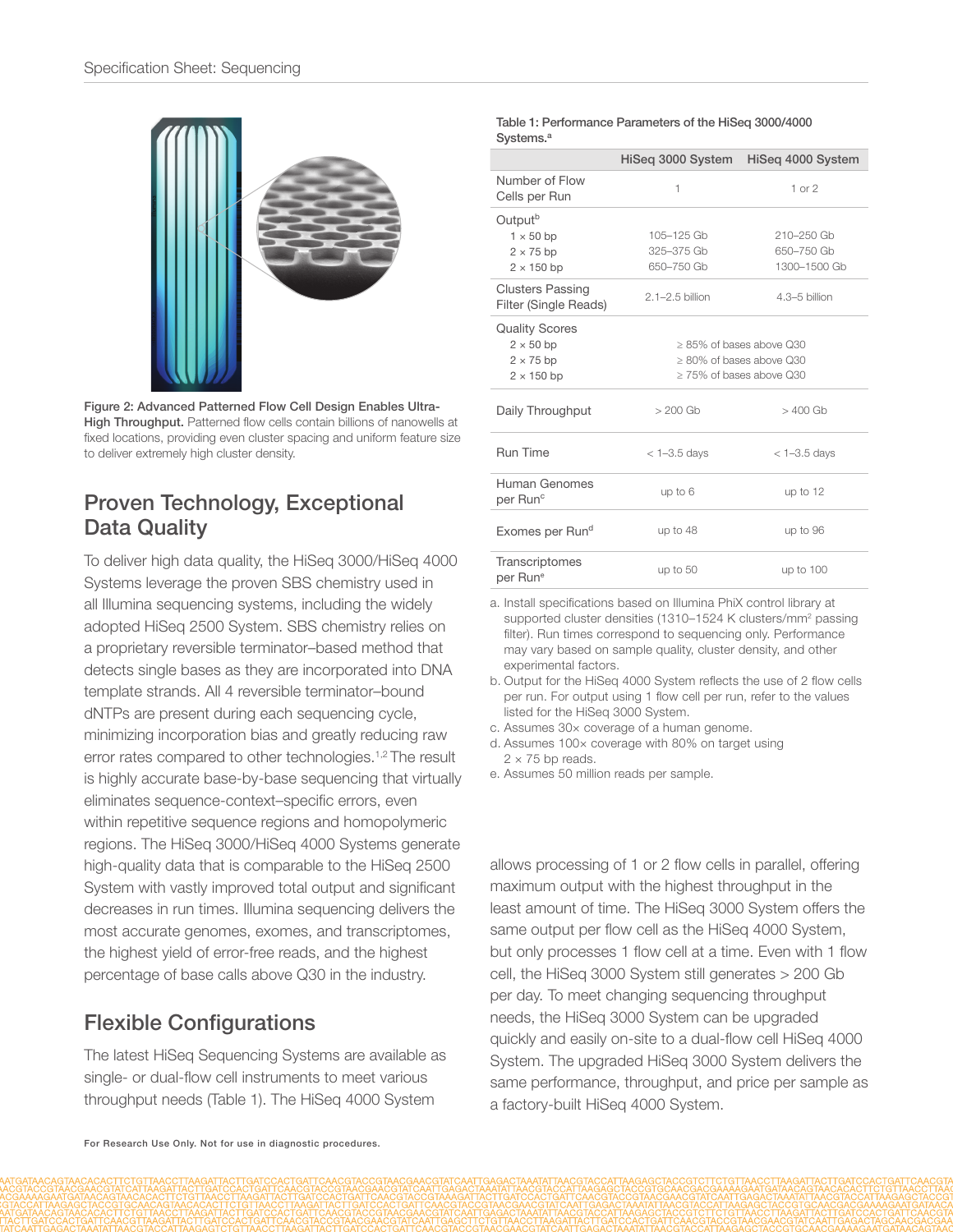

Figure 3: A Complete Sequencing Solution. The HiSeq 3000/HiSeq 4000 Systems are part of a complete sequencing workflow that includes library preparation, sequencing, and data analysis.

# Complete Sequencing Solutions

Illumina offers a comprehensive portfolio that crosses the entire sequencing workflow, from library preparation to data analysis (Figure 3). TruSeq® DNA and RNA Library Prep Kits support whole-genome sequencing, exome sequencing, and RNA-Seq on the HiSeq 3000/4000 Systems. Additional library preparation kits such as, Nextera® XT DNA Library Prep Kit, Nextera Mate-Pair Library Prep Kit, TruSeq Synthetic Long-Read DNA Library Prep Kit, ChIP-Seq DNA Library Prep Kit, and the TruSeq Small RNA Library Prep Kit are also compatible with the HiSeq 3000/4000 Systems.

HiSeq 3000/4000 Reagent Kits provide ready-to-use reagents for cluster generation and sequencing, reducing hands-on time and potential errors. Three different HiSeq 3000/4000 SBS Kits are available for use on the HiSeq 3000/HiSeq 4000 Systems. The SBS kits come in 50-cycle, 150-cycle, and 300-cycle kit sizes and can be used with either the single read (SR) or the paired end (PE) flow cells. Multiple kit sizes provide read length flexibility up to  $2 \times 150$  bp and support dual indexing workflows.

HiSeq Systems are integrated with the cloud-based BaseSpace® computing environment that provides simple, scalable data analysis and storage. The BaseSpace environment includes access to third-party vendor applications for downstream analysis through the App Store. Apps currently available include BWA and Isaac™ for WGS and exome enrichment and

Express and Tophat/Cufflinks for RNA-Seq. BaseSpace computing features real-time data upload, alignment and variant calling, run monitoring, and options to share data instantly with anyone in the world.

# Intuitive System Control Software

The HiSeq 3000/HiSeq 4000 Systems offer easyto-use, touch screen–operated instrument control software. With optimized step-by-step directions, the control software guides users through each step of the sequencing workflow, including experiment setup, as well as reagent and flow cell loading. The software also generates real-time quality statistics for accurate run monitoring.

## **Summary**

The HiSeq 3000/HiSeq 4000 Systems combine industry-leading SBS chemistry with innovative patterned flow cell technology to offer the highest daily throughput, fastest turnaround times, and lowest price per sample across multiple applications. With the HiSeq 3000/HiSeq 4000 Systems, every laboratory can access the latest sequencing technology and increase their genomics power.